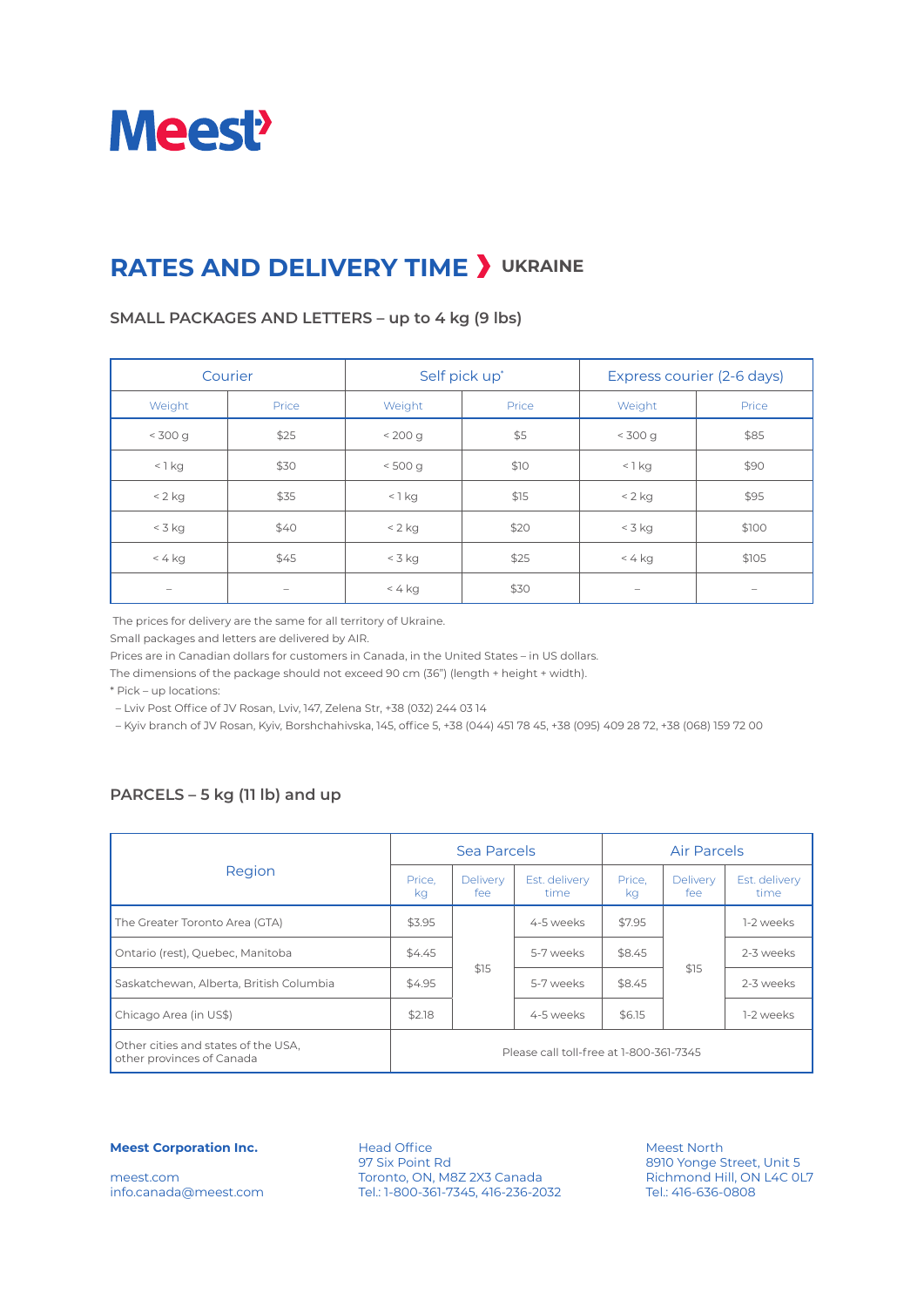

## **RATES AND DELIVERY TIME > ARMENIA**

### **PARCELS – 5 kg (11 lb) and up**

|                                                                  |                                         | Sea Parcels     |                       | <b>Air Parcels</b> |                        |                       |
|------------------------------------------------------------------|-----------------------------------------|-----------------|-----------------------|--------------------|------------------------|-----------------------|
| Region                                                           | Price.<br>kg                            | Delivery<br>fee | Est. delivery<br>time | Price.<br>ka       | <b>Delivery</b><br>fee | Est. delivery<br>time |
| The Greater Toronto Area (GTA)                                   | \$7.45                                  |                 | 4-5 weeks             | \$9.95             |                        | 2 weeks               |
| Ontario (rest), Quebec, Manitoba                                 | \$8.95                                  |                 | 5-6 weeks             | \$10.95            | \$25                   | 3-4 weeks             |
| Saskatchewan, Alberta, British Columbia                          | \$8.95                                  | \$25            | 5-7 weeks             | \$10.95            |                        | 3-4 weeks             |
| Chicago Area (in US\$)                                           | \$6.59                                  |                 | 4-5 weeks             | \$8.78             |                        | 2 weeks               |
| Other cities and states of the USA,<br>other provinces of Canada | Please call toll-free at 1-800-361-7345 |                 |                       |                    |                        |                       |

### **RATES AND DELIVERY TIME > AZERBAIJAN**

### **PARCELS – 5 kg (11 lb) and up**

|                                                                  |                                         | Sea Parcels     |                       | <b>Air Parcels</b> |                 |                       |
|------------------------------------------------------------------|-----------------------------------------|-----------------|-----------------------|--------------------|-----------------|-----------------------|
| Region                                                           | Price,<br>ka                            | Delivery<br>fee | Est. delivery<br>time | Price,<br>ka       | Delivery<br>fee | Est. delivery<br>time |
| The Greater Toronto Area (GTA)                                   | \$7.45                                  |                 | 4-5 weeks             | \$9.95             |                 | 2 weeks               |
| Ontario (rest), Quebec, Manitoba                                 | \$8.95                                  |                 | 5-6 weeks             | \$10.95            | \$25            | 3-4 weeks             |
| Saskatchewan, Alberta, British Columbia                          | \$8.95                                  | \$25            | 5-7 weeks             | \$10.95            |                 | 3-4 weeks             |
| Chicago Area (in US\$)                                           | \$6.59                                  |                 | 4-5 weeks             | \$8.78             |                 | 2 weeks               |
| Other cities and states of the USA,<br>other provinces of Canada | Please call toll-free at 1-800-361-7345 |                 |                       |                    |                 |                       |

**Meest Corporation Inc.**

meest.com info.canada@meest.com

Head Office 97 Six Point Rd Toronto, ON, M8Z 2X3 Canada Tel.: 1-800-361-7345, 416-236-2032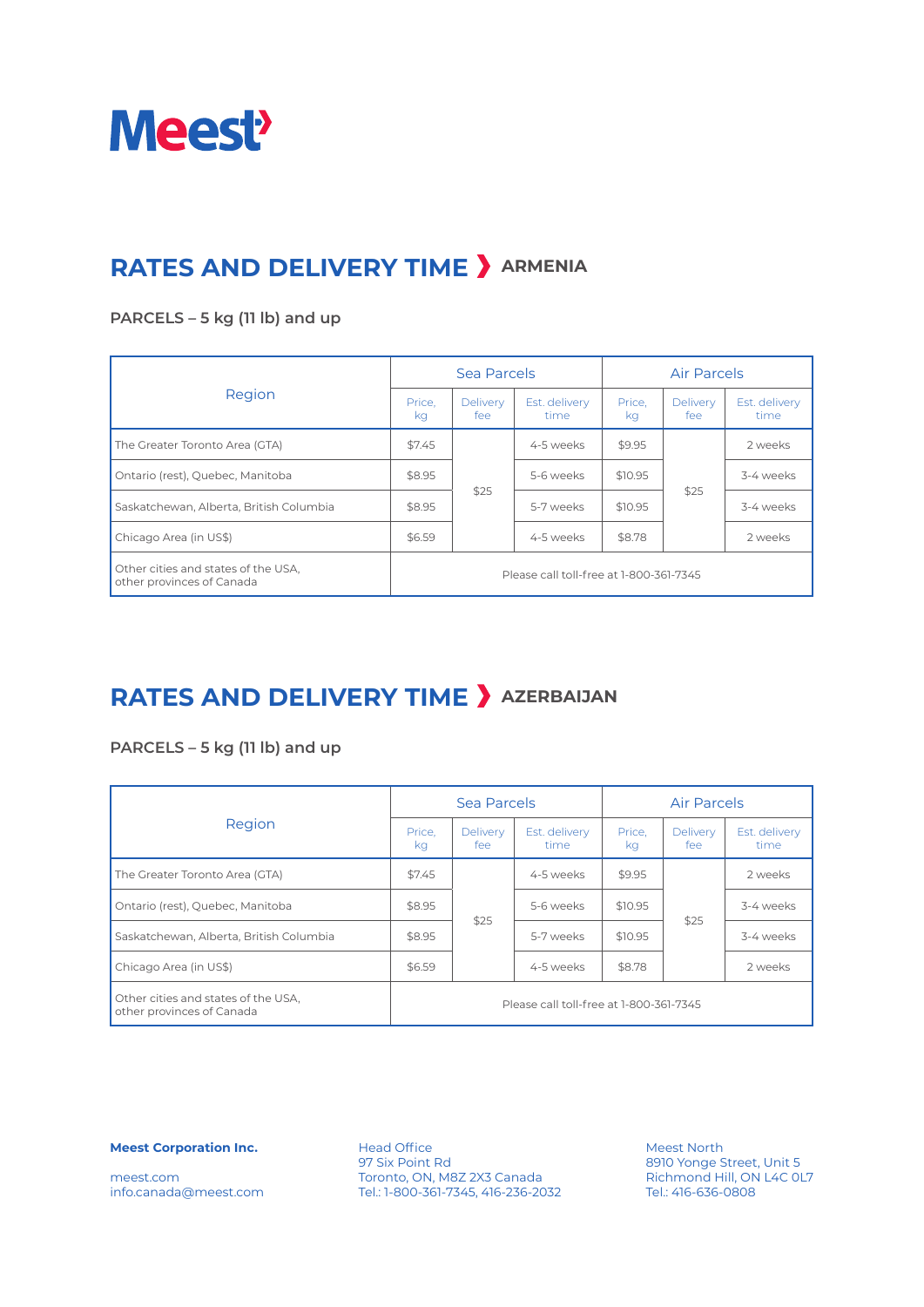

## **RATES AND DELIVERY TIME > BELARUS**

#### **PARCELS – 5 kg (11 lb) and up**

|                                                                  |                                         | Sea Parcels            |                       | <b>Air Parcels</b> |                        |                       |
|------------------------------------------------------------------|-----------------------------------------|------------------------|-----------------------|--------------------|------------------------|-----------------------|
| Region                                                           | Price.<br>kg                            | <b>Delivery</b><br>fee | Est. delivery<br>time | Price.<br>ka       | <b>Delivery</b><br>fee | Est. delivery<br>time |
| The Greater Toronto Area (GTA)                                   | \$4.45                                  |                        | 5-6 weeks             | \$8.45             |                        | 2-3 weeks             |
| Ontario (rest), Quebec, Manitoba                                 | \$4.95                                  |                        | 6-8 weeks             | \$8.95             | \$20                   | 3-5 weeks             |
| Saskatchewan, Alberta, British Columbia                          | \$5.25                                  | \$20                   | 6-8 weeks             | \$8.95             |                        | 3-5 weeks             |
| Chicago Area (in US\$)                                           | \$3.29                                  |                        | 5-6 weeks             | \$6.37             |                        | 2-3 weeks             |
| Other cities and states of the USA,<br>other provinces of Canada | Please call toll-free at 1-800-361-7345 |                        |                       |                    |                        |                       |

### **RATES AND DELIVERY TIME >** ESTONIA

### **PARCELS – 5 kg (11 lb) and up**

|                                                                  |                                         | Sea Parcels     |                       | <b>Air Parcels</b> |                        |                       |
|------------------------------------------------------------------|-----------------------------------------|-----------------|-----------------------|--------------------|------------------------|-----------------------|
| Region                                                           | Price,<br>ka                            | Delivery<br>fee | Est. delivery<br>time | Price,<br>ka       | <b>Delivery</b><br>fee | Est. delivery<br>time |
| The Greater Toronto Area (GTA)                                   | \$6.45                                  |                 | 7-10 weeks            | \$9.95             |                        | 2-4 weeks             |
| Ontario (rest), Quebec, Manitoba                                 | \$7.95                                  |                 | 8-12 weeks            | \$10.95            | \$20                   | 3-5 weeks             |
| Saskatchewan, Alberta, British Columbia                          | \$7.95                                  | \$20            | 8-12 weeks            | \$10.95            |                        | 3-5 weeks             |
| Chicago Area (in US\$)                                           | \$4.30                                  |                 | 7-10 weeks            | \$6.37             |                        | 2-4 weeks             |
| Other cities and states of the USA,<br>other provinces of Canada | Please call toll-free at 1-800-361-7345 |                 |                       |                    |                        |                       |

**Meest Corporation Inc.**

meest.com info.canada@meest.com

Head Office 97 Six Point Rd Toronto, ON, M8Z 2X3 Canada Tel.: 1-800-361-7345, 416-236-2032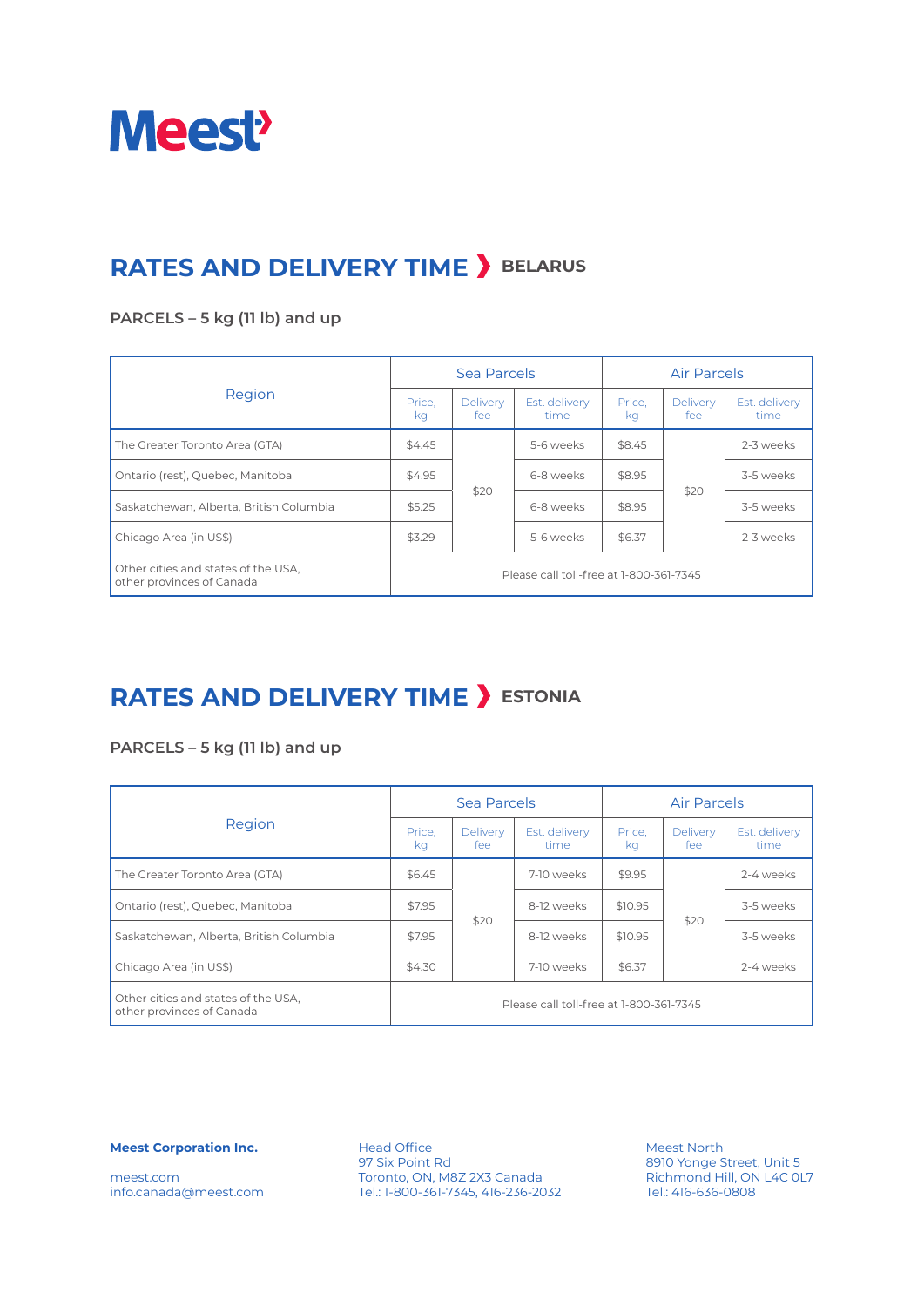

## **RATES AND DELIVERY TIME > GEORGIA**

#### **PARCELS – 5 kg (11 lb) and up**

|                                                                  |                                         | Sea Parcels            |                       | <b>Air Parcels</b> |                        |                       |
|------------------------------------------------------------------|-----------------------------------------|------------------------|-----------------------|--------------------|------------------------|-----------------------|
| Region                                                           | Price.<br>kg                            | <b>Delivery</b><br>fee | Est. delivery<br>time | Price.<br>ka       | <b>Delivery</b><br>fee | Est. delivery<br>time |
| The Greater Toronto Area (GTA)                                   | \$7.95                                  |                        | 7-10 weeks            | \$10.95            | \$25                   | 3-4 weeks             |
| Ontario (rest), Quebec, Manitoba                                 | \$9.45                                  |                        | 8-12 weeks            | \$11.95            |                        | 4-6 weeks             |
| Saskatchewan, Alberta, British Columbia                          | \$9.45                                  | \$25                   | 8-12 weeks            | \$11.95            |                        | 4-6 weeks             |
| Chicago Area (in US\$)                                           | \$6.59                                  |                        | 7-10 weeks            | \$8.78             |                        | 3-4 weeks             |
| Other cities and states of the USA,<br>other provinces of Canada | Please call toll-free at 1-800-361-7345 |                        |                       |                    |                        |                       |

### **RATES AND DELIVERY TIME > KAZAKHSTAN**

### **PARCELS – 5 kg (11 lb) and up**

|                                                                  |                                         | Sea Parcels     |                       | <b>Air Parcels</b> |                 |                       |
|------------------------------------------------------------------|-----------------------------------------|-----------------|-----------------------|--------------------|-----------------|-----------------------|
| Region                                                           | Price,<br>ka                            | Delivery<br>fee | Est. delivery<br>time | Price,<br>ka       | Delivery<br>fee | Est. delivery<br>time |
| The Greater Toronto Area (GTA)                                   | \$8.95                                  |                 | 10-12 weeks           | \$10.95            |                 | 4-5 weeks             |
| Ontario (rest), Quebec, Manitoba                                 | \$10.45                                 |                 | 11-13 weeks           | \$12.45            | \$25            | 5-7 weeks             |
| Saskatchewan, Alberta, British Columbia                          | \$10.45                                 | \$25            | 11-13 weeks           | \$12.45            |                 | 5-7 weeks             |
| Chicago Area (in US\$)                                           | \$6.59                                  |                 | 10-12 weeks           | \$8.78             |                 | 4-5 weeks             |
| Other cities and states of the USA,<br>other provinces of Canada | Please call toll-free at 1-800-361-7345 |                 |                       |                    |                 |                       |

**Meest Corporation Inc.**

meest.com info.canada@meest.com

Head Office 97 Six Point Rd Toronto, ON, M8Z 2X3 Canada Tel.: 1-800-361-7345, 416-236-2032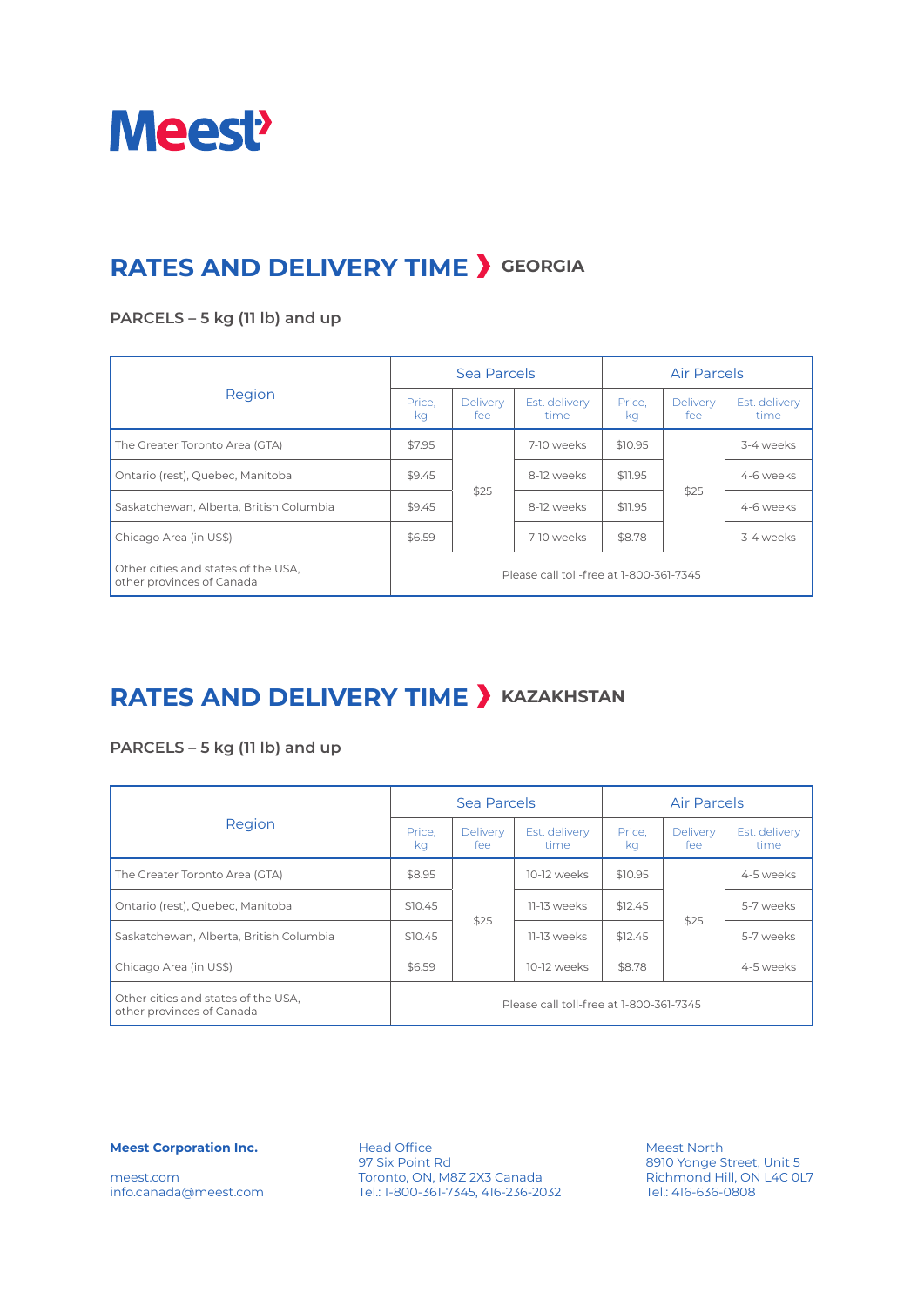

### **RATES AND DELIVERY TIME > KYRGYZSTAN**

### **PARCELS – 5 kg (11 lb) and up**

|                                                                  |                                         | Sea Parcels            |                       | <b>Air Parcels</b> |                        |                       |
|------------------------------------------------------------------|-----------------------------------------|------------------------|-----------------------|--------------------|------------------------|-----------------------|
| Region                                                           | Price.<br>kg                            | <b>Delivery</b><br>fee | Est. delivery<br>time | Price.<br>ka       | <b>Delivery</b><br>fee | Est. delivery<br>time |
| The Greater Toronto Area (GTA)                                   | \$6.95                                  |                        | 10-12 weeks           | \$9.95             |                        | 4-5 weeks             |
| Ontario (rest), Quebec, Manitoba                                 | \$7.95                                  |                        | 11-13 weeks           | \$10.45            | \$25                   | 5-7 weeks             |
| Saskatchewan, Alberta, British Columbia                          | \$8.45                                  | \$25                   | 11-13 weeks           | \$10.95            |                        | 5-7 weeks             |
| Chicago Area (in US\$)                                           | \$6.59                                  |                        | 10-12 weeks           | \$8.78             |                        | 4-5 weeks             |
| Other cities and states of the USA,<br>other provinces of Canada | Please call toll-free at 1-800-361-7345 |                        |                       |                    |                        |                       |

### **RATES AND DELIVERY TIME > LATVIA**

### **PARCELS – 5 kg (11 lb) and up**

|                                                                  |                                         | Sea Parcels     |                       | <b>Air Parcels</b> |                        |                       |
|------------------------------------------------------------------|-----------------------------------------|-----------------|-----------------------|--------------------|------------------------|-----------------------|
| Region                                                           | Price,<br>ka                            | Delivery<br>fee | Est. delivery<br>time | Price,<br>ka       | <b>Delivery</b><br>fee | Est. delivery<br>time |
| The Greater Toronto Area (GTA)                                   | \$6.45                                  |                 | 7-10 weeks            | \$9.95             |                        | 2-4 weeks             |
| Ontario (rest), Quebec, Manitoba                                 | \$7.95                                  |                 | 8-12 weeks            | \$10.95            | \$20                   | 3-5 weeks             |
| Saskatchewan, Alberta, British Columbia                          | \$7.95                                  | \$20            | 8-12 weeks            | \$10.95            |                        | 3-5 weeks             |
| Chicago Area (in US\$)                                           | \$4.30                                  |                 | 7-10 weeks            | \$6.37             |                        | 2-4 weeks             |
| Other cities and states of the USA,<br>other provinces of Canada | Please call toll-free at 1-800-361-7345 |                 |                       |                    |                        |                       |

**Meest Corporation Inc.**

meest.com info.canada@meest.com

Head Office 97 Six Point Rd Toronto, ON, M8Z 2X3 Canada Tel.: 1-800-361-7345, 416-236-2032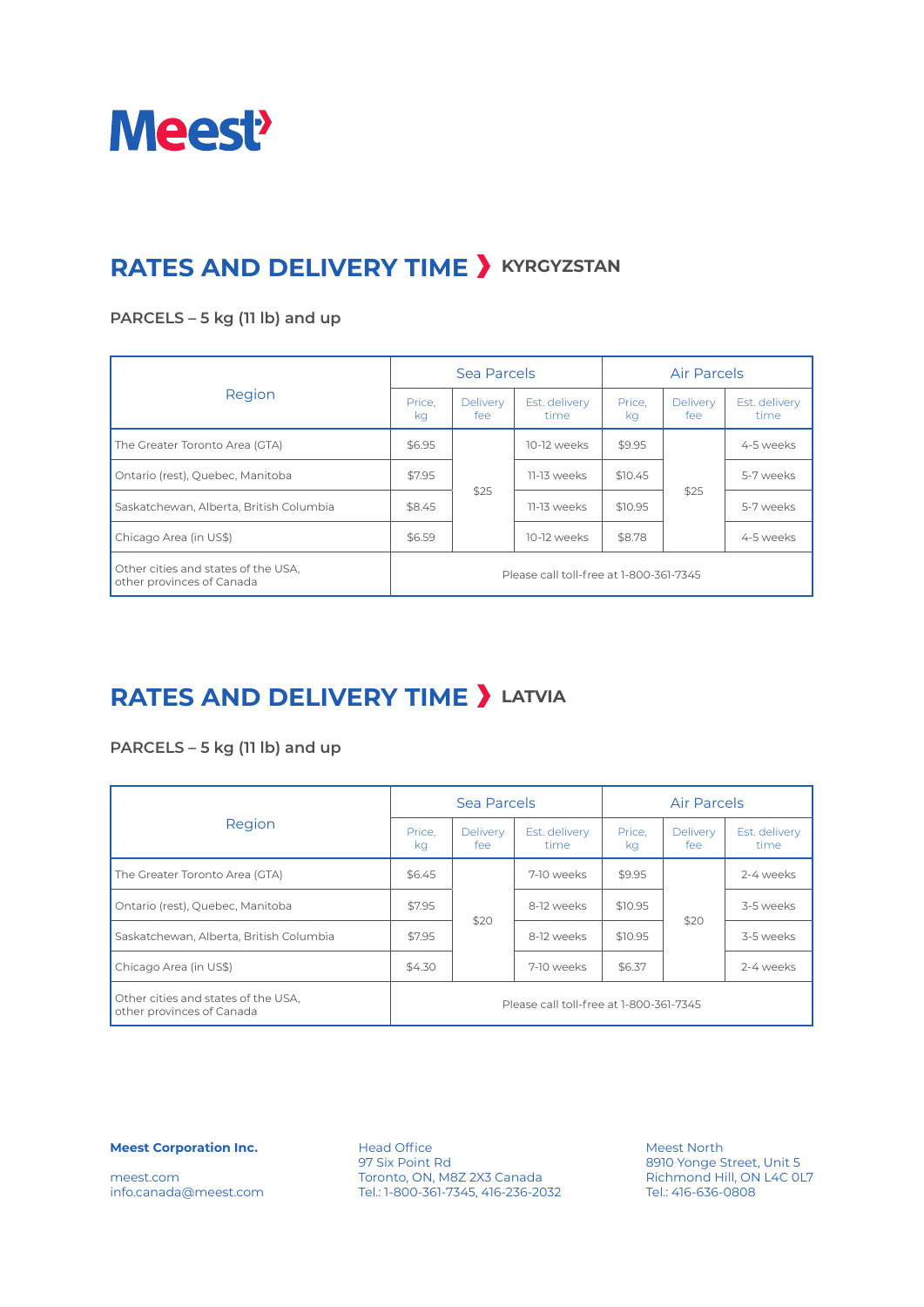

## **RATES AND DELIVERY TIME > LITHUANIA**

### **PARCELS – 5 kg (11 lb) and up**

|                                                                  |                                         | Sea Parcels            |                       | <b>Air Parcels</b> |                        |                       |
|------------------------------------------------------------------|-----------------------------------------|------------------------|-----------------------|--------------------|------------------------|-----------------------|
| Region                                                           | Price.<br>kg                            | <b>Delivery</b><br>fee | Est. delivery<br>time | Price.<br>ka       | <b>Delivery</b><br>fee | Est. delivery<br>time |
| The Greater Toronto Area (GTA)                                   | \$6.45                                  |                        | 7-10 weeks            | \$9.95             |                        | 2-4 weeks             |
| Ontario (rest), Quebec, Manitoba                                 | \$7.95                                  |                        | 8-12 weeks            | \$10.95            | \$20                   | 3-5 weeks             |
| Saskatchewan, Alberta, British Columbia                          | \$7.95                                  | \$20                   | 8-12 weeks            | \$10.95            |                        | 3-5 weeks             |
| Chicago Area (in US\$)                                           | \$4.30                                  |                        | 7-10 weeks            | \$6.37             |                        | 2-4 weeks             |
| Other cities and states of the USA,<br>other provinces of Canada | Please call toll-free at 1-800-361-7345 |                        |                       |                    |                        |                       |

### **RATES AND DELIVERY TIME > MOLDOVA**

### **PARCELS – 5 kg (11 lb) and up**

|                                                                  |                                         | Sea Parcels     |                       | <b>Air Parcels</b> |                 |                       |
|------------------------------------------------------------------|-----------------------------------------|-----------------|-----------------------|--------------------|-----------------|-----------------------|
| Region                                                           | Price,<br>ka                            | Delivery<br>fee | Est. delivery<br>time | Price,<br>ka       | Delivery<br>fee | Est. delivery<br>time |
| The Greater Toronto Area (GTA)                                   | \$4.45                                  |                 | 6-8 weeks             | \$8.45             |                 | 2-3 weeks             |
| Ontario (rest), Quebec, Manitoba                                 | \$4.95                                  |                 | 7-10 weeks            | \$8.95             | \$20            | 3-5 weeks             |
| Saskatchewan, Alberta, British Columbia                          | \$5.25                                  | \$20            | 7-10 weeks            | \$8.95             |                 | 3-5 weeks             |
| Chicago Area (in US\$)                                           | \$3.29                                  |                 | 6-8 weeks             | \$6.37             |                 | 2-3 weeks             |
| Other cities and states of the USA,<br>other provinces of Canada | Please call toll-free at 1-800-361-7345 |                 |                       |                    |                 |                       |

**Meest Corporation Inc.**

meest.com info.canada@meest.com

Head Office 97 Six Point Rd Toronto, ON, M8Z 2X3 Canada Tel.: 1-800-361-7345, 416-236-2032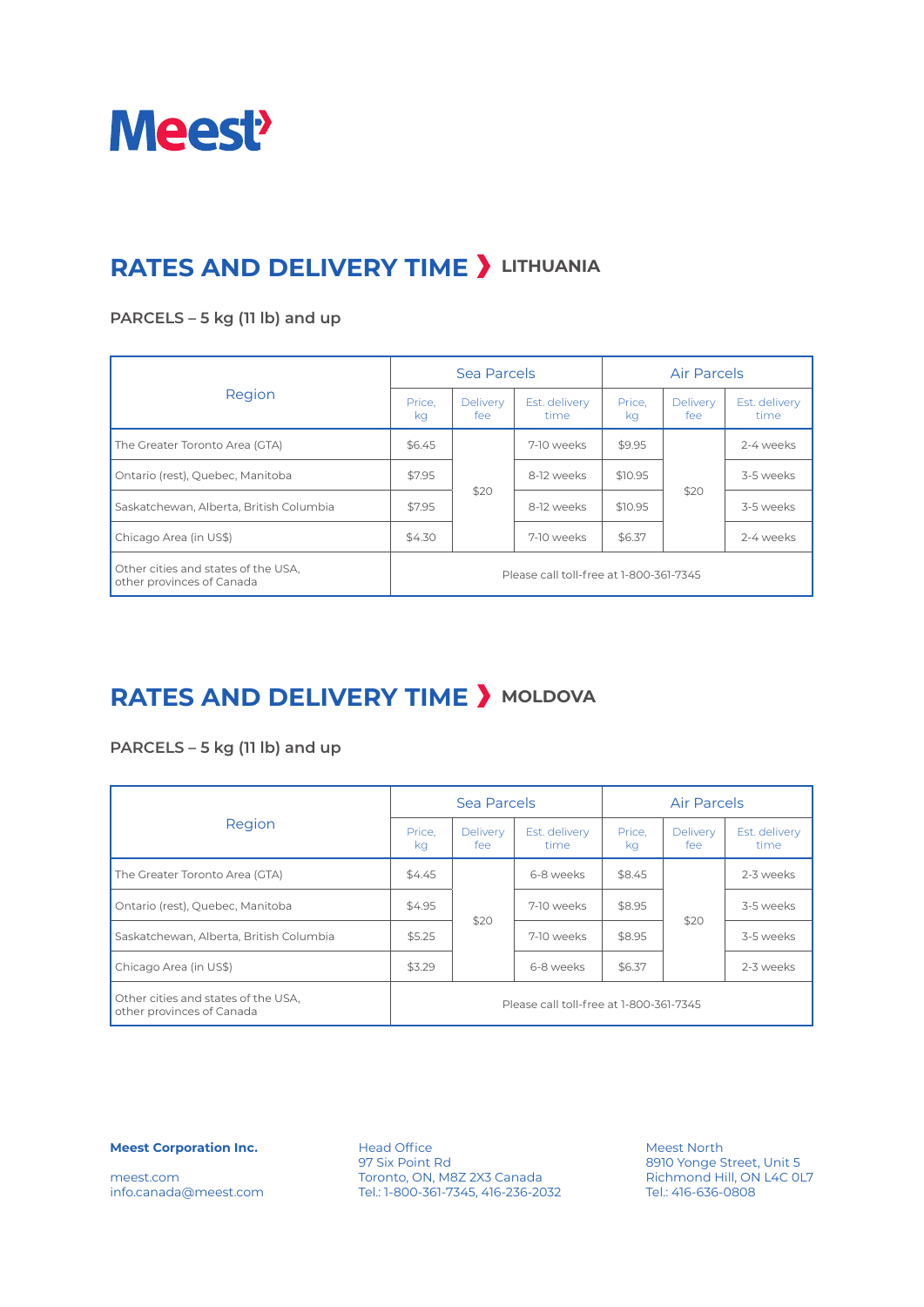

### **RATES AND DELIVERY TIME > RUSSIAN FEDERATION**

#### **SMALL PACKAGES AND LETTERS – up to 4 kg (9 lbs)**

| Delivery to post offices |                                           |  |  |  |  |  |
|--------------------------|-------------------------------------------|--|--|--|--|--|
| Weight                   | Price                                     |  |  |  |  |  |
| $<$ 1 kg                 | \$30                                      |  |  |  |  |  |
| $< 2$ kg                 | \$40                                      |  |  |  |  |  |
| $< 5$ kg                 | Please contact local Meest Representative |  |  |  |  |  |

The prices for delivery are the same for all territory of Russian Federation.

Small packages and letters are delivered by AIR.

Prices are in Canadian dollars for customers in Canada, in the United States – in US dollars.

The dimensions of the package should not exceed 90 cm (36") (length + height + width).

### **PARCELS – 5 kg (11 lb) and up**

| Delivery to post offices                |              |                         |                       |                    |                         |                       |  |
|-----------------------------------------|--------------|-------------------------|-----------------------|--------------------|-------------------------|-----------------------|--|
|                                         | Sea Parcels  |                         |                       | <b>Air Parcels</b> |                         |                       |  |
| Region                                  | Price.<br>kg | <b>Delivery</b><br>fee: | Est. delivery<br>time | Price,<br>kg       | <b>Delivery</b><br>fee: | Est. delivery<br>time |  |
| The Greater Toronto Area (GTA)          | \$4.95       |                         | 8-10 weeks            | \$7.95             |                         | 3-4 weeks             |  |
| Ontario (rest), Quebec, Manitoba        | \$5.95       | \$20                    | 9-11 weeks            | \$8.45             | \$20                    | 4-5 weeks             |  |
| Saskatchewan, Alberta, British Columbia | \$6.45       |                         | 9-11 weeks            | \$8.95             |                         | 4-5 weeks             |  |
| Chicago Area (in US\$)                  | \$4.38       |                         | 8-10 weeks            | \$6.36             |                         | 3-4 weeks             |  |

| Delivery by Courier                                              |                                         |                         |                       |                    |                        |                       |  |
|------------------------------------------------------------------|-----------------------------------------|-------------------------|-----------------------|--------------------|------------------------|-----------------------|--|
|                                                                  | Sea Parcels                             |                         |                       | <b>Air Parcels</b> |                        |                       |  |
| Region                                                           | Price,<br>kg                            | <b>Delivery</b><br>fee: | Est. delivery<br>time | Price,<br>ka       | <b>Delivery</b><br>fee | Est. delivery<br>time |  |
| The Greater Toronto Area (GTA)                                   | \$5.95                                  |                         | 6-8 weeks             | \$9.45             |                        | 2-3 weeks             |  |
| Ontario (rest), Quebec, Manitoba                                 | \$6.95                                  | \$30                    | 7-9 weeks             | \$10.45            | \$30                   | 3-4 weeks             |  |
| Saskatchewan, Alberta, British Columbia                          | \$8.95                                  |                         | 7-9 weeks             | \$10.95            |                        | 3-4 weeks             |  |
| Chicago Area (in US\$)                                           | \$5.05                                  | \$25                    | 6-8 weeks             | \$8.12             | \$25                   | 2-3 weeks             |  |
| Other cities and states of the USA,<br>other provinces of Canada | Please call toll-free at 1-800-361-7345 |                         |                       |                    |                        |                       |  |

#### **Meest Corporation Inc.**

meest.com info.canada@meest.com

Head Office 97 Six Point Rd Toronto, ON, M8Z 2X3 Canada Tel.: 1-800-361-7345, 416-236-2032